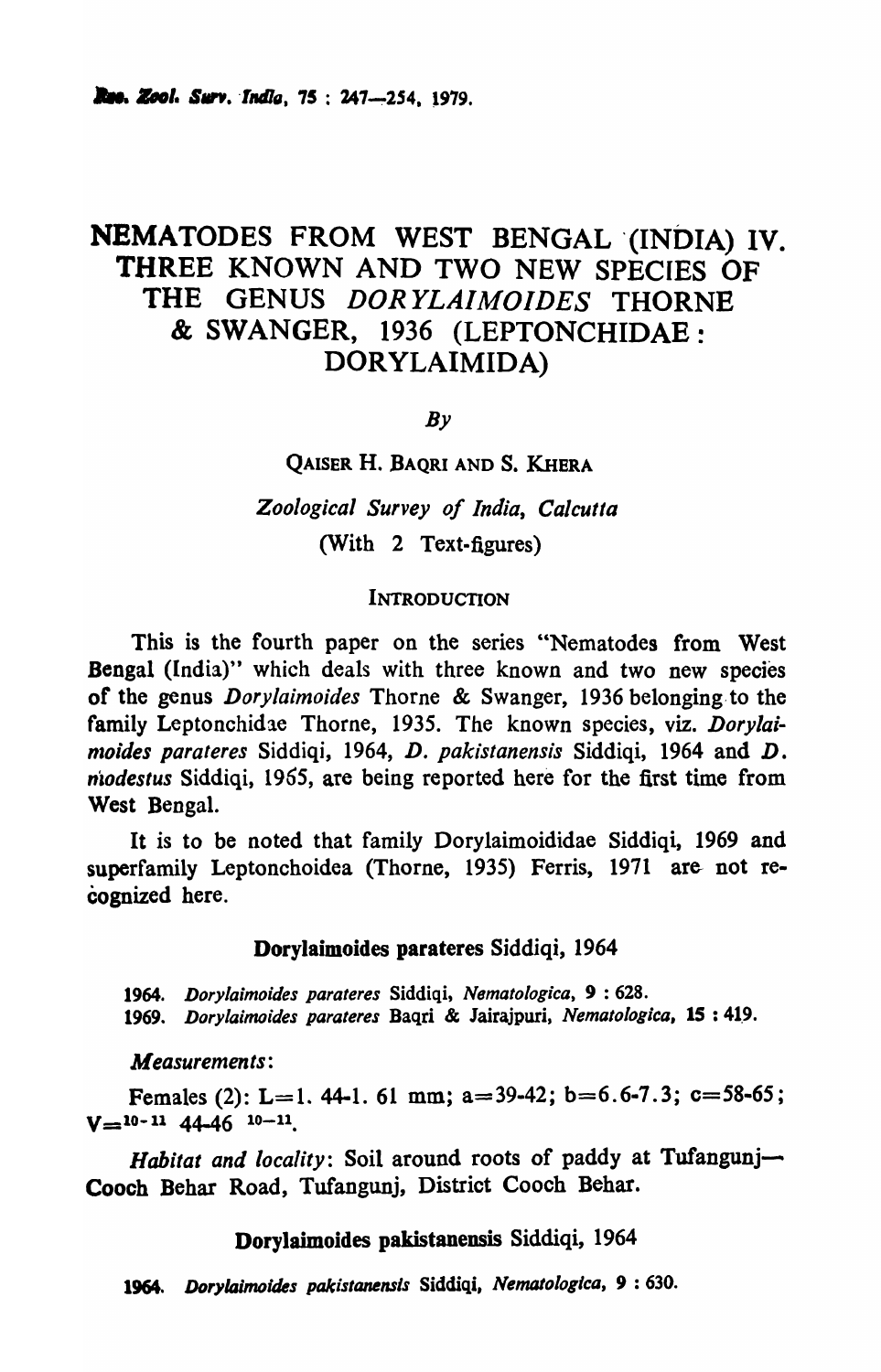*Measurements:* 

Females (2): L= 1.16-1.21 mm; a=36-38; b=6.0-6.4; c=11-13;  $V =$ 11-12 39.40 11-13.

*Habitat and locality:* Soil around roots of banana from Chakchaka, District Cooch Behar.

## Dorylaimoides modestus Siddiqi, 1965

*1965. Doryiaimoides modestus* Siddiqi, *Nematoiog;ca,* 11 : 102 .

.<br>.<br>. M *easllrements* :

Female  $(1)$ : L=1. 04 mm; a=45; b=6.2; c=19, V= $36^{12}$ .

*Habitat and locality:* Soil around roots of litchi from Siliguri, District Jalpaiguri.

### Dorylaimoides loofi sp. n.

# $(Text-fig. 1)$

Holotype  $(2)$ : L=0.73 mm; a=29; b=5.0; c=32; V=<sup>13</sup>47<sup>14</sup>.

Paratype  $(2)$ : L=0.78 mm; a=30; b=5.1; c=31; V=<sup>13</sup>48<sup>12</sup>.

Paratype  $(3)$ : L=0.72 mm; a=31; b=4.7; c=30; T=57.

*Description:* 

*Female*: Body 'C' shaped upon fixation, tapering slightly towards both extremities. Culticle finely striated transversely; its thickness about  $1 \mu$ m in mid-body and 4  $\mu$ m at tail. Lateral chords granular, about 1/6th the body-width near middle. Ventral, dorsal and lateral body porea not distinct.

Lip region offset by a slight constriction from body, nearly rounded  $1/3.5-1/3.0$  of body-width at base of oesophagus. Amphids stirrup shaped, apertures occupying 4-5  $\mu$ m or 65-69% of the corresponding body-width and 3-4  $\mu$ m from anterior extremity. Sensillar pouches 15-17  $\mu$ m from amphidial apertures.

Odontostyle measures 7-8  $\mu$ m dorsally and 9-10  $\mu$ m ventrally or 1 1-1.2 and 1. 3-1.4 lip region-width long dorsally and ventrally respectively, diverging at base; aperture about 2  $\mu$ m long. Thickness of odontostyle less than the cuticle-width in corresponding region. Guiding ring 5-6  $\mu$ m or 0.8-0.9 lip region-width from anterior extremity. Odontophore curved, 13-14  $\mu$ m long. The anterior slender part of oesophagus gradually expands to form the basal expanded portion.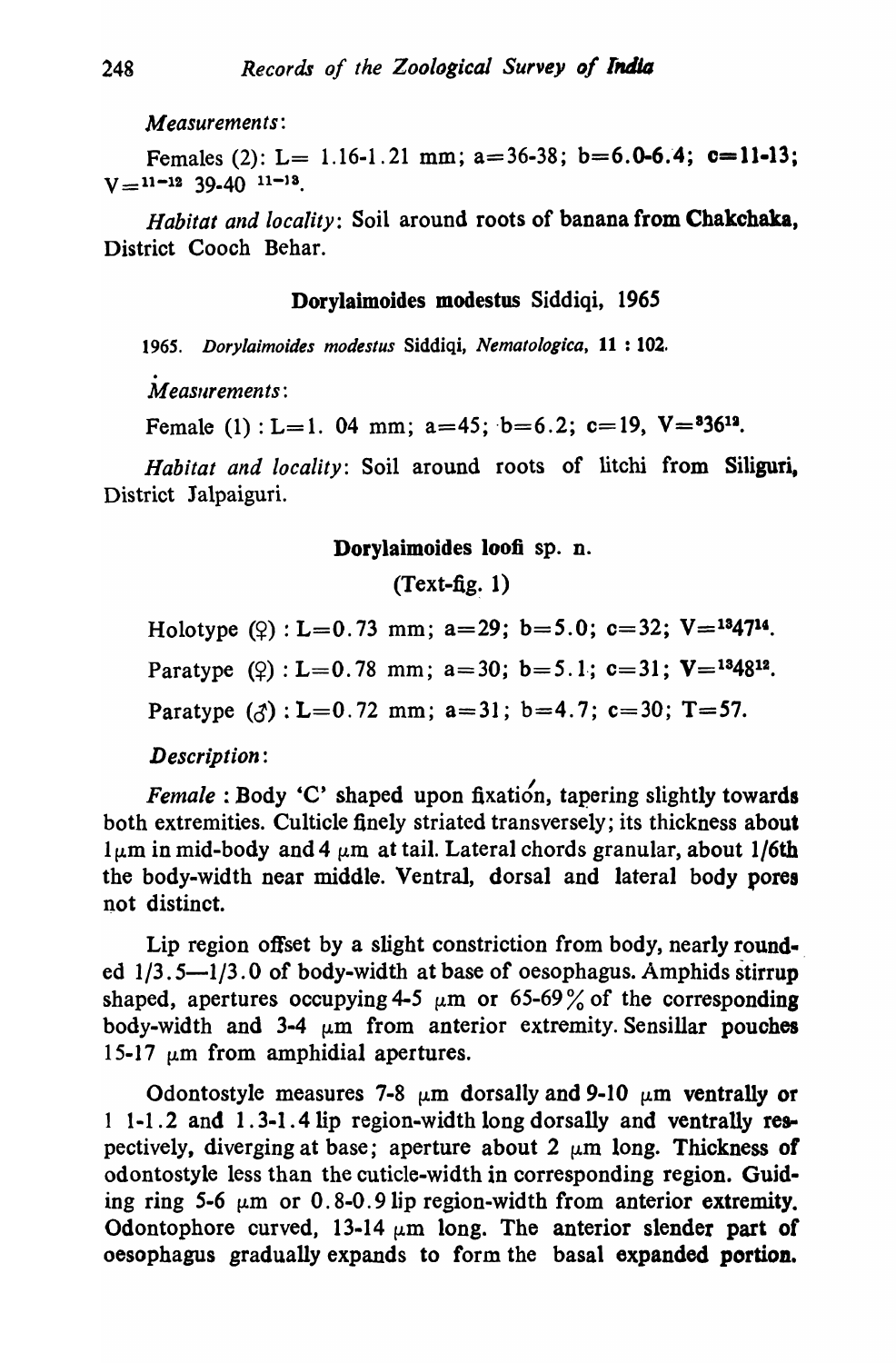

**Test-fig.** 1. Dorylaimoides loofi sp. n. : A-F. Female. A-Entire female, B-Anterior end, C-Surface view of anterior end, D-Oesophageal region, E-Anterior gonad, F-Posterior region. G-I. Male. G-Entire male, H-Posterior region, I-Spicule and lateral guiding piece.

**The basal expanded portion of oesophagus occupying 24-26% of neck**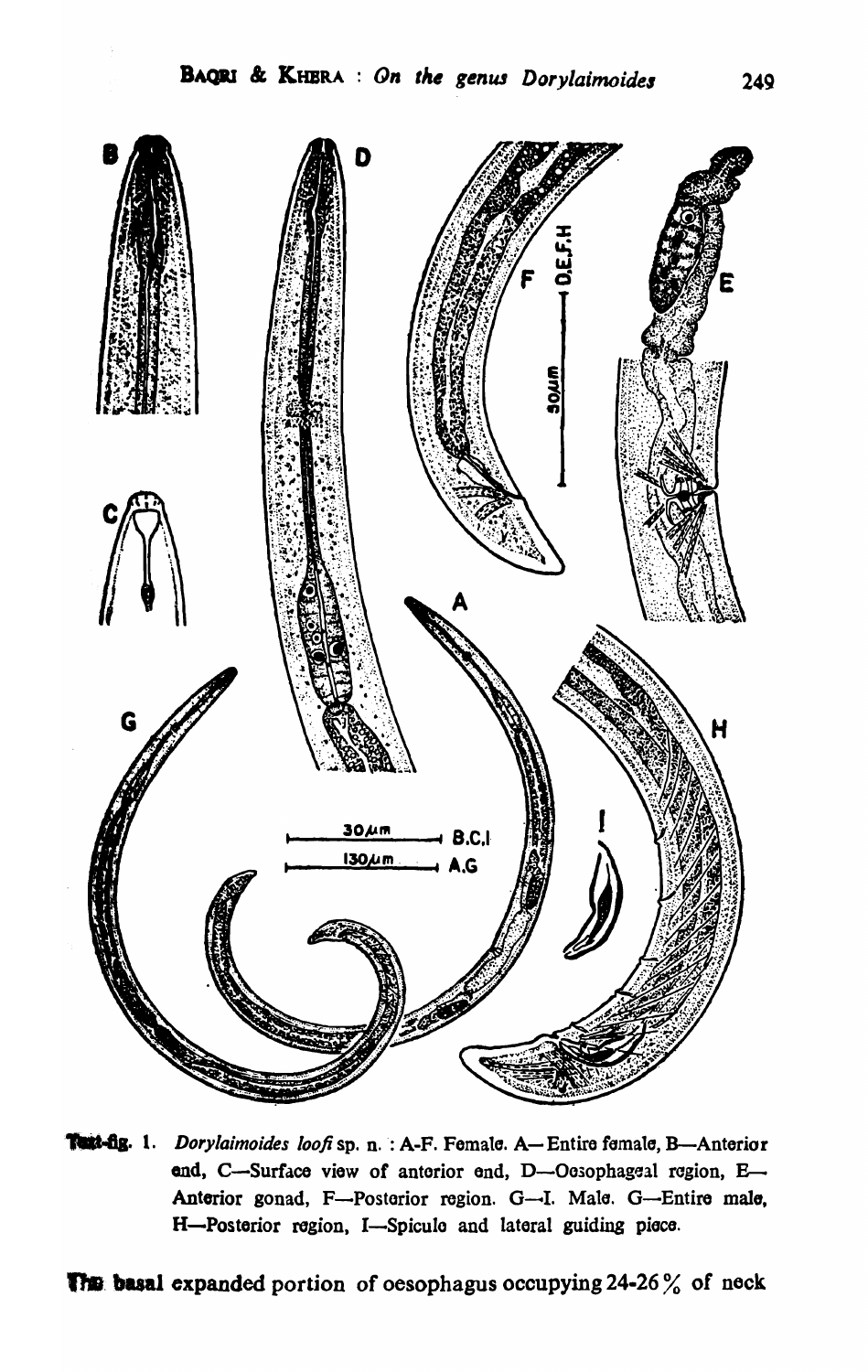region. Locations of oesophageal gland nuclei and their orifices as follows:

| $DO=76. 0-78.4$ | $S_1N_1=86-89$ | $S_2N=91-93$ |
|-----------------|----------------|--------------|
| $DN=78. 6-81.0$ | $S_1N_2=88-90$ | $S_2O=93-95$ |
| $DO-DN=2.6$     | $K=82-92$      | $K'=87-94$   |

Nerve ring 71-77  $\mu$ m or 46-49% of neck region from anterior end. Oesophago-intestinal disc absent. Cardia about  $3 \mu m$  long, rounded, enveloped by intestinal tissue. Prerectum 62-70  $\mu$ m or about 4 anal body-width long. Rectum 17-18  $\mu$ m or about one anal body-width long.

Vulva a transverse slit. Vagina extending inward 12-13  $\mu$ m or about 1/2 of the corresponding body-width; surrounded by sphincter, with moderately sclerotized distal region. Gonads didelphic, opposed. Uterus and oviduct separated by sphincter; oocytes arranged in a single row except at growth region.

Tail conoid with blunt terminus, 23-25  $\mu$ m or 1.4-1.5 anal bodywidth long; with one caudal pore on each side.

*Male:* Similar to female in general shape and morphology. Spicules 28  $\mu$ m or about 1.5 anal body-width long, with a simple median piece. Lateral guiding pieces more or less rod-shaped, about  $5 \mu m$  long. In addition to the adanal pair, four irregularly spaced ventromedian supplements; first ventromedian supplement anterior to spicule region. Sub· ventral papillae not distinct. Copulatory muscles 14, reaching anterior to supplement region. Spermatozoa elliptical, 3-4  $\mu$ m long. Prerectum starting anterior to couplatory muscles, 92  $\mu$ m or about five anal bodywidth long. Tail similar to female,  $24 \mu m$  or slightly more than 1.3 anal body-width long; with one caudal pore on each side.

*Differential diagnosis: Dorylaimoides loofi* sp. n. comes close to *D. teres* Thorne and Swanger, 1936 in having diverging base of odontostyle and short conoid tail with blunt terminus but it differs from the latter in having a shorter body  $(L=1.2-1.8 \text{ mm in } D$ . *teres*); longer oesophagus (b=S.6-6.7 in *D. teres);* shorter enlarged part *01*  oesophagus (enlarged part about  $1/3$ rd of total oesophageal length in  $D$ . *teres*); nearly rounded lip region; one caudal pore on each side (two caudal pores on each side in *D. teres*); ventromedian supplements spaced irregularly, the series starting anterior to spicula region in male (ventromedian· supplements· spaced regularly and series starts within range of spicula in  $\overline{D}$ . *teres*).

The species is named after Dr. P.A.A. Loof.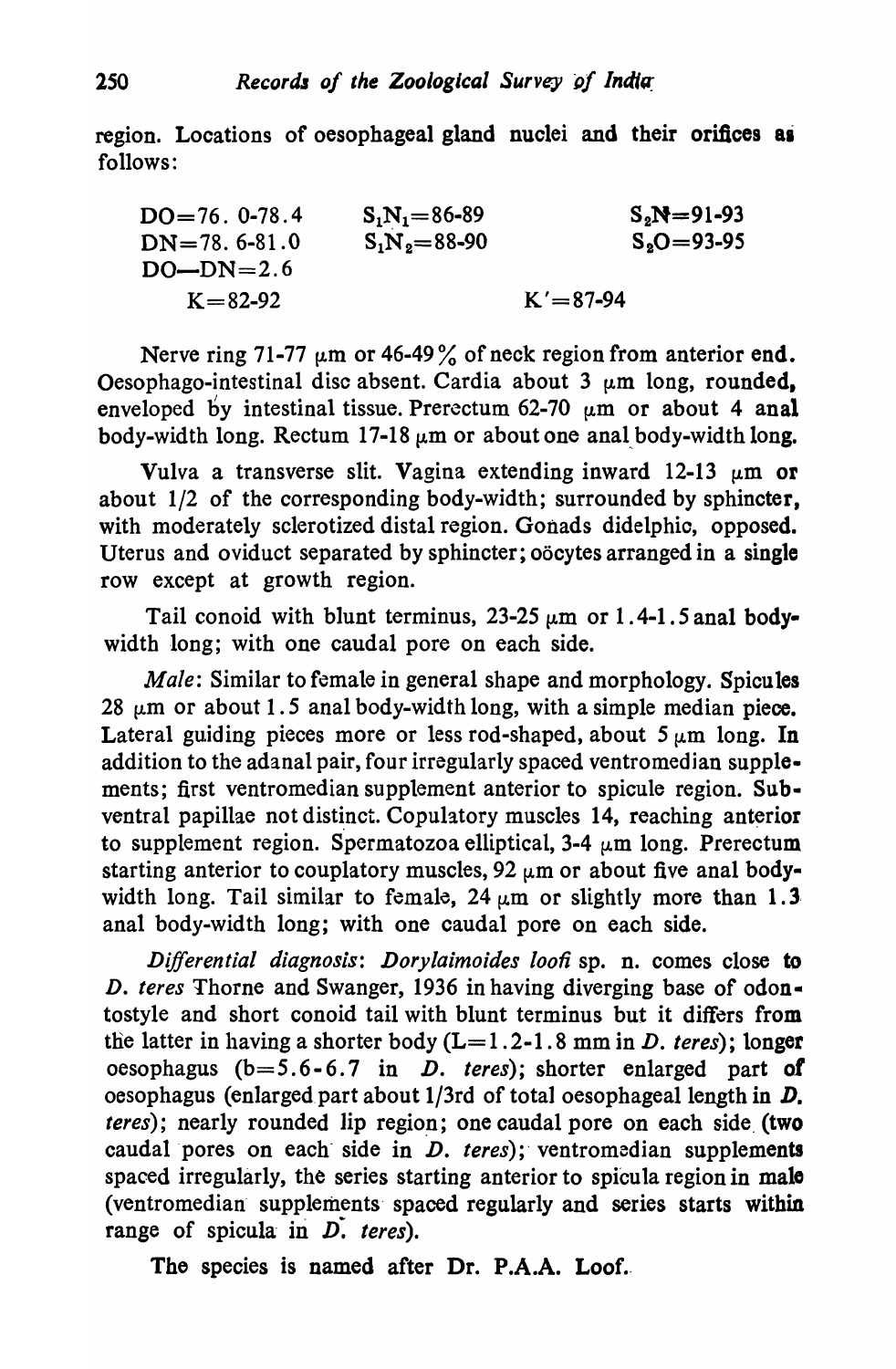Type specimens: Holotype along with paratype female and male. mounted on slide WN 200/1.

*Type habitat and locality:* Soil around roots of banana from Fulbari, Tufanganj, District Cooch Behar; Q. H. Baqri Coll.

# DoryJaimoides siddiqii sp. D. (Text-fig. 2)

*Measurements:* 

Holotype (?): L=1.22 mm; a=38; b=6.7; C=21; V=  $^{10}40^{12}$ . Paratype  $(32)$ : L=1 10-1 19 mm; a=35-37; b=5.7-6.5;  $c=20-21$ ;  $V={}^{9-13}$  39-40  $10-13$ 

Paratype  $(3)$ : L=1 13 mm; a=38; b=6.1; c=28; T=60.

*Description:* 

*Female:* Body ventrally curved in posterior half upon fixation, tapering slightly towards both extremities. Cuticle finely straited transveresly; its thickness about 2  $\mu$ m in mid-body and about 4  $\mu$ m at tail. Lateral chords granular, 1/6th-I/Sth the body-width near middle. Lateral, ventral and dorsal body pores not distinct.

Lip region offset from body by a slight constriction,  $1/3.8-1/3.5$  of body-width ats base of oesophagus. Amphids stirrup-shaped, divided into two parts by a faint transverse line; apertures occupying about 5  $\mu$ m or 62-66% of the corresponding body-width, about 4  $\mu$ m from anterior end. Sensillar pouches  $16-18 \mu m$  from amphidial apertures.

Odonotostyle 8-9  $\mu$ m or 1.0-1 1 lip region width long, thickness less than the corresponding cuticle-width; aperture about 2  $\mu$ m. Guiding ring 6  $\mu$ m or about 0.8 lip region width from anterior end. Odontophore curved, 11-13  $\mu$ m or 1.4-1.6 times the odontostyle length. Anterior slender part of oesophagus non-muscular while basal expanded part muscular, the two parts separated by a constriction. Basal expanded part of oesophagus occupying 27-30% of neck region in width. Locations of oesophageal gland nuclei and their orifices as follows:

 $DO=73.7-74.8$  $DN = 78.0 - 78.8$  $DO-DN=3.2-5.0$  $K = 87 - 92$  $S_1 N_1 = 84.0 - 87.8$  $S_1 N_2 = 85 - 89$  $K' = 80 - 86$  $S_2$  O = 91-93  $S_2$  N=92-94

Nerve ring 82-86  $\mu$ m or 43-46% of neck region from anterior end. Oetophago-intestinal disc absent. Cardia tongue-shaped, 5-7  $\mu$ m long,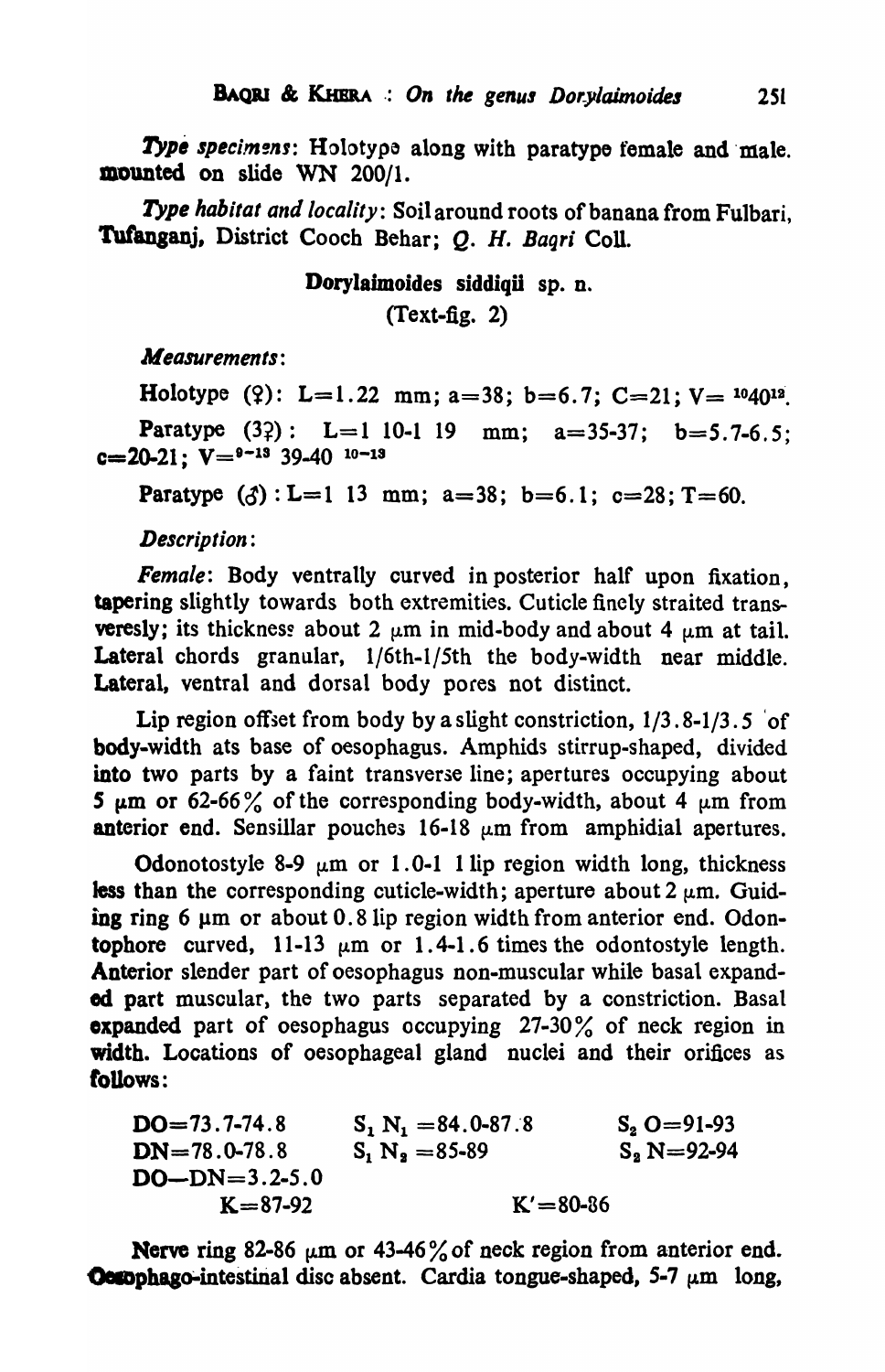enveloped by intestinal tissue. Prerectum 92-130  $\mu$ m or 4.4-6.2 times the anal body-width long. Rectum 20-24  $\mu$ m or about one anal bodywidth long.

Vulva a transverse slit. Vagina extending inward  $17-20 \mu m$  or more than half corresponding body-width, with slightly sclerotized



Text-fig. 2. *Dorylaimoides siddiqii* sp. n.: A-F. Fomale. A-Entire female, B-Anterior region, C-Surface view of anterior region, D-Oesophageal region, E-Anterior gonad, F-Tail region. G-H. Male. G-Entire male, H-Posterior region.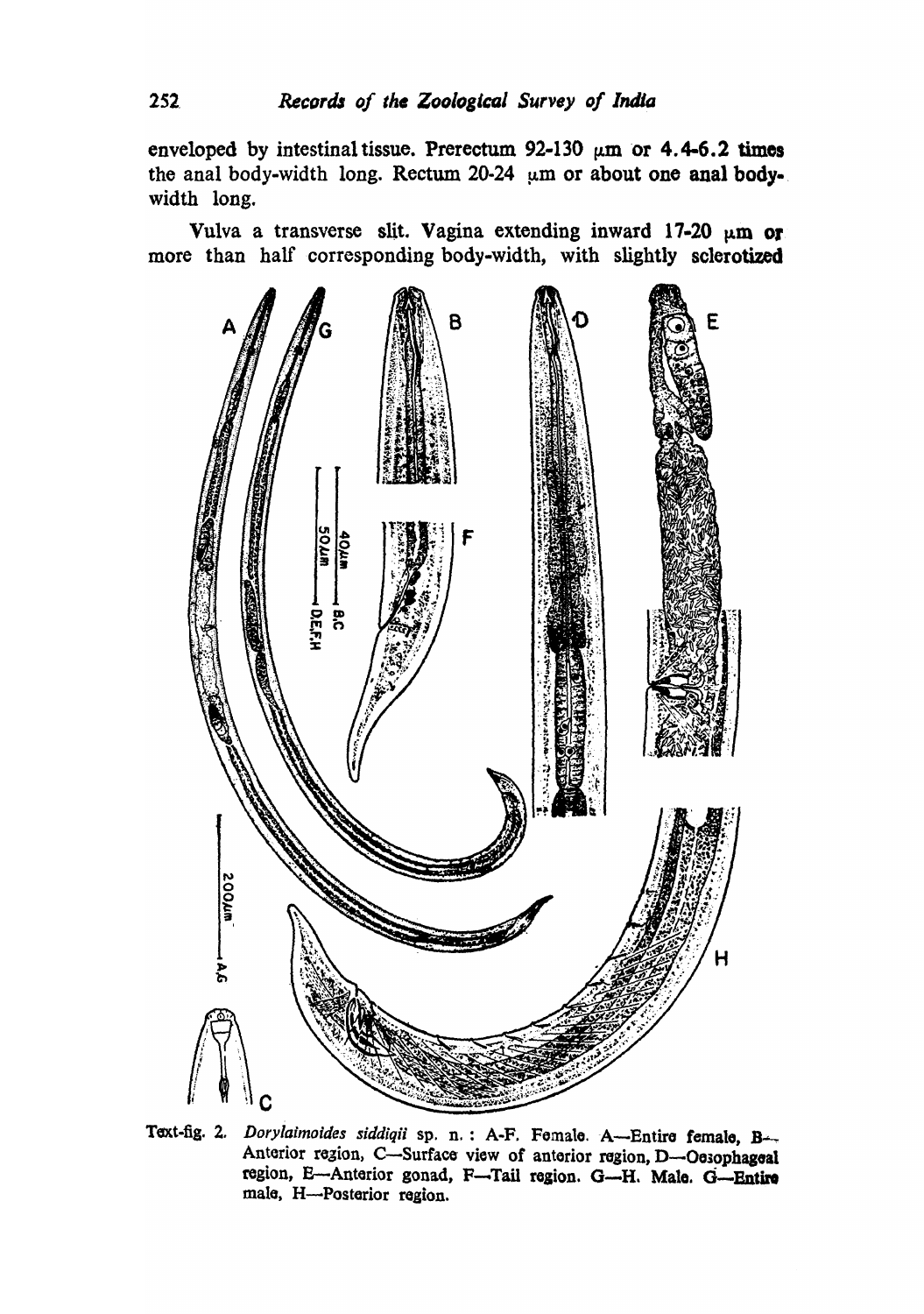distal region. Gonads didelphic, opposed. Uterus and oviduct separated by sphincter; uteri often packed with sperm; sperm elliptical,  $4-5 \mu m$ long. Oocytes arranged first in a single row then in double rows.

Tail elongate digitate, usually slightly bent dorsally, 53-59  $\mu$ m or 2.5-2.8 anal body-width long; with two caudal pores on each side.

*Male:* Similar to female in general shape and morphology except that the posterior end curved more ventrally. Spicules 30  $\mu$ m or about 1.4 anal body-width long, with a simple median piece. Lateral guiding pieces more or less rod-shaped, 4-5  $\mu$ m long. In addition to the adanal pair, 8 regularly spaced ventromedian supplements. The first ventromedian supplement situated much anterior to spicula region. Only 4 subventral papillae could be obserevd. Copulatory muscles 23 in number, reaching up to 7th ventromedian supplement. Prerectum 170  $\mu$ m or about 7 7 anal body-width long, starting much before supplement region. Tail similar to female but shorter, 41  $\mu$ m or 1.9 anal bodywidth long; with two caudal pores on each side.

*Differential diagnosis:* In having elongate digitate tail and posterior end bent dorsally, *Dorylaimoides siddiqii* sp. n. comes close to D. *micoletzk)i* (de Man, 1921) Thorne & Swanger, 1936 but it differs from the latter in having offset lip region (lip region almost continuous with neck contour in *D. micoletzkyi*); differently shaped amphids (amphidial apertures wider and pouch without partition line in D. *micoietezkyi);*  vulva without muscular labia (vulva with muscular labia in D. *mico letzkyi*); differently shaped vagina; in male first ventromedian supplement situated much anterior to spicula region (first ventromedian supplement situated within range of spicula in D. *micoletzkyi),* ventromedian supplements spaced regularly (ventro-median supplements spaced irregularly in D. *micoletzkyi).* 

The species in named after Dr. M. R. Siddiqi.

Type specimens: Holotype along with paratype male on slide WN 201/1; 3 paratype females on slide WN 202/1.

*Type habitat and locality:* Soil around roots of litchi from Jalpai- .pri More, Siliguri, District lalpaiguri;" Q. H. *Baqri* ColI.

### **SUMMARY**

*Dorylalmoides parateres* Siddiqi, 1964; *Dorylaimoides pakistanens;s*  Stddiqi, 1964 and *Dorylaimoides modestus* Siddiqi, 1965 have been reported for the first time from West Bengal. Apart from these three known species, *Dorylaimoides loofi* sp. n. and *Dorylaimoides siddiqii* **In.** n. have also been described.